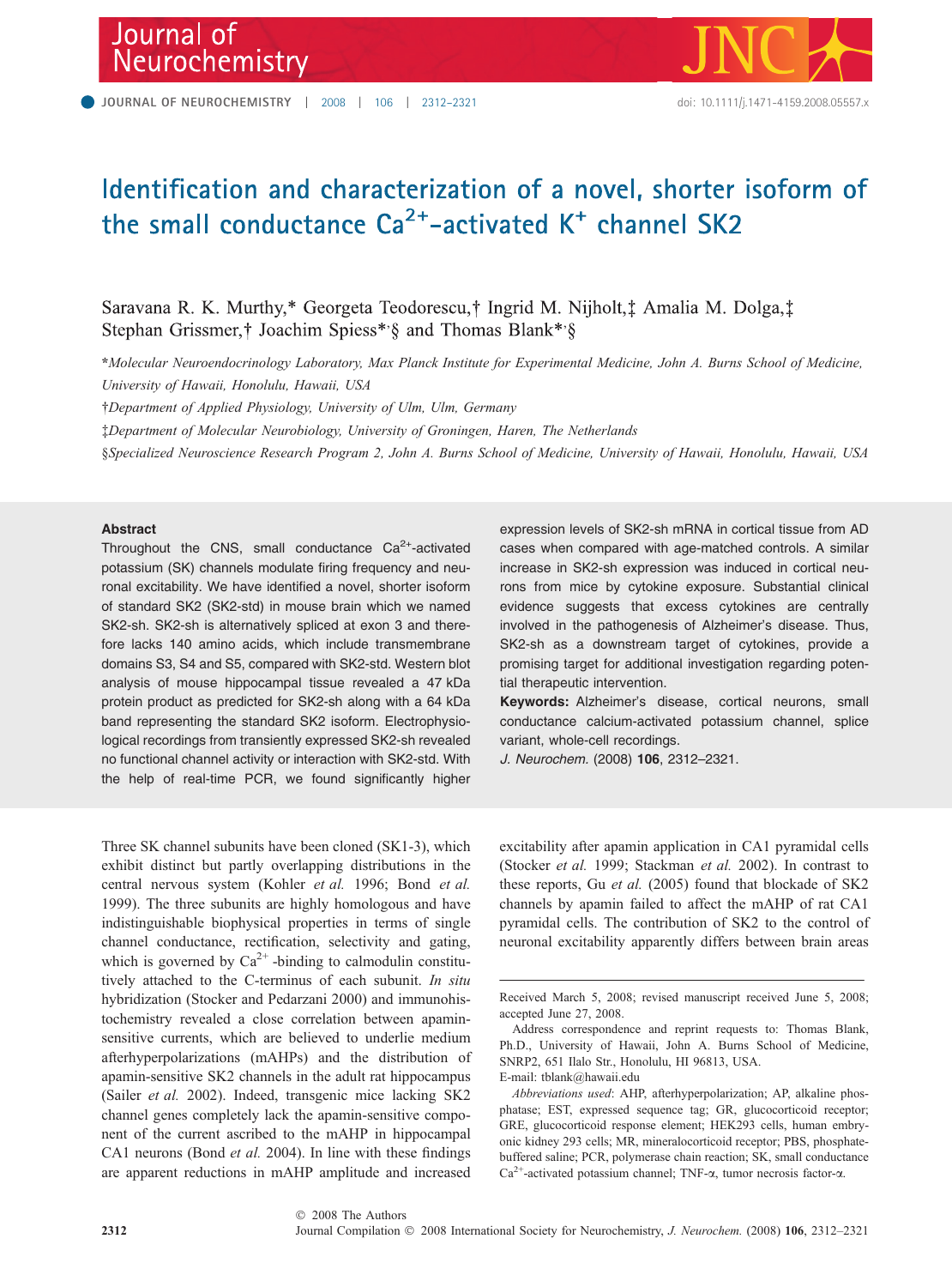in view of the finding that over-expression of SK2 in mice enhanced the mAHP in neocortical pyramidal cells (Villalobos et al. 2004). Recent biochemical experiments have revealed that SK2 channels can reside within a complex multiprotein assembly comprising at least a kinase (CK2) and a phosphatase (PP2) (Bildl et al. 2004; Allen et al. 2007).  $Ca^{2+}$  sensitivity of SK2 channels is regulated in a dynamic manner, directly through CK2 and PP2A, and indirectly by  $Ca^{2+}$  itself via the state dependence of CaM phosphorylation by CK2 (Allen et al. 2007). Besides the initially reported SK2 standard form (SK2-std), a second SK2 isoform (SK2-L) with an N-terminal extension has been described (Strassmaier et al. 2005). The extended sequence unique to SK2-L contains an SH3-binding site as well as a potential mitogen-activated protein kinase substrate and several serine and threonine residues that may also serve as targets for phosphorylation. It was shown that SK2-L is expressed in a subset of SK2-expressing neurons and co-assembles with the other SK subunits.

The reported SK2 channel isoforms have a marked homology within their typical six transmembrane domain topology and distribution in the brain. In the present study, we characterized a novel, shorter SK2 isoform (SK2-sh), which is lacking transmembrane domains S3, S4 and S5 and which shows a distinct expression pattern in the mouse brain when compared with all other reported SK channel subtypes. In cortical cell culture, the expression of SK2-sh protein was elevated in the presence of the cytokine tumor necrosis factor- $\alpha$  alone or in combination with glutamate. Because tumor necrosis factor- $\alpha$  is over-expressed in AD brains (Vesce et al. 2007), we investigated possible alterations of SK2-sh expression in postmortem human cortical tissue from AD cases. Reverse transcription-PCR (RT-PCR) demonstrated a significantly higher abundance of SK2-sh mRNA in RNA isolated from aged controls and aged AD cases in comparison to young controls. The current findings expand our insights into the function of SK channels beyond their classical role as modulators of neuronal excitability and suggest a role in AD-associated defects.

#### Functional characterization of mouse SK2-sh | 2313

(Promega, Madison, WI, USA). The first-strand cDNA was synthesized using Superscript II RT with the GeneRacer oligo(dT) primer at 42°C for 1 h. 3' RACE PCR was performed with the GeneRacer 3' primer and a gene-specific primer (AS1) under the following conditions: one cycle of 94°C for 2 min, five cycles of 94°C for 30 s and 72°C for 1 min, five cycles of 94°C for 30 s and 70°C for 1 min, 30 cycles of 94°C for 30 s, 55°C for 30 s, 68°C for 2 min and one cycle of  $68^{\circ}$ C for 10 min. To obtain the 5'-end, the dephosphorylated and decapped mRNA was ligated with Gene Racer RNA oligonucleotides and the first-strand cDNA was reversetranscribed using Thermoscript RT (Invitrogen) with AS2 as a primer at 65°C for 60 min. 5' RACE PCR was performed with the GeneRacer 5' primer and AS2 under the following conditions: one cycle of 94°C for 2 min, five cycles of 94°C for 30 s and 72°C for 1 min, five cycles of 94°C for 30 s and 70°C for 1 min, 30 cycles of 94°C for 30 s, 55°C for 30 s, 68°C for 1 min and one cycle of 68°C for 10 min. 5' and 3' RACE PCR products were used to produce the full-length SK2-sh cDNA by splice overlap PCR.

### RNA preparation and cDNA synthesis

Total RNA from individual tissue samples was isolated using sv total RNA isolation system (Promega). cDNA was synthesized from  $1 \mu$ g of total RNA with Transcriptor First Strand cDNA Synthesis Kit (Roche Applied Science, Indianapolis, IN, USA), using random hexamers as primers according to the manufacturer's instructions. RNA and DNA concentration and yield was determined by optical density (OD) measurements at 260 and 280 nm using a GeneQuant pro spectrophotometer (Amersham, Cambridge, UK).

#### Reverse transcriptase PCR

Primers were designed at the exon junctions of SK2-sh and SK2-std transcripts for human, mouse and rat (listed in Table 1). RT-PCR was performed with 0.5 µg total RNA, 5 pmol primers using OneStep RT-PCR Kit (Invitrogen, Karlsruhe, Germany) The thermal cycling conditions were 55°C for 30 min, 95°C for 15 min, 35 cycles of 95 $^{\circ}$ C for 30 s, 60 $^{\circ}$ C for 30 s and 72 $^{\circ}$ C for 10 s. The amplified products were monitored by electrophoresis in a 2% agarose gel with Tris-acetate EDTA buffer. A negative control was included for every reaction without the RNA. To analyze the amplicons, the amplified products were cloned into the pCR2.1- TOPO vector (Invitrogen). Subcloned fragments were reamplified using the same primers and the insert was confirmed by sequencing.

#### Quantitative real-time PCR

The cDNA was analyzed in quantitative real-time PCR on a Roche Lightcycler 2 (Roche Applied science). All primers were designed

# Materials and methods

## Rapid amplification of cDNA ends and cloning

To determine the full-length nucleotide sequence of mSK2sh mRNA, cDNA was amplified by RT-PCR and 5'and 3' rapid amplification of cDNA ends (RACE) using a GeneRacer kit (Invitrogen, Carlsbad, CA, USA) according to the manufacturer's instructions. Gene-Racer-oligo(dT) primer, GeneRacer 3' primer, and GeneRacer 5' primer were provided with the kit, gene-specific primers SK2shAS1 primer (5'-CTGCACCCATGATTCCAGTA-3') and SK2shAS2 primer (5'-TACTGGAATCATGGGTGCAG-3') were designed for mSK2sh. Total RNA was isolated from C57BL/ 6J mouse hippocampal tissue, using the total RNA isolation system

## Table 1 Primer sequences

| Target                 | Primer name Sequence |                                                    |
|------------------------|----------------------|----------------------------------------------------|
| Human SK2-sh hSK2shFwd |                      | 5'-GGGAAATACAGTACCATGATC-3'                        |
| Human SK2-sh hSK2shRev |                      | 5'-TATCAACCACATCGCTCCAA-3'                         |
|                        |                      | Mouse SK2-sh mSK2shFwd 5'-GGGAAATACAGTACCATGATC-3' |
|                        |                      | Mouse SK2-sh mSK2shRev 5'-CTGCACCCATGATTCCAGTA-3'  |
| Rat SK2-sh             |                      | rSK2stdFwd 5'-GGGAAATACAGTACCATGATC-3'             |
| Rat SK2-sh             |                      | rSK2stdRev 5'-CTGCACCCATGATTCCAGTA-3'              |
|                        |                      |                                                    |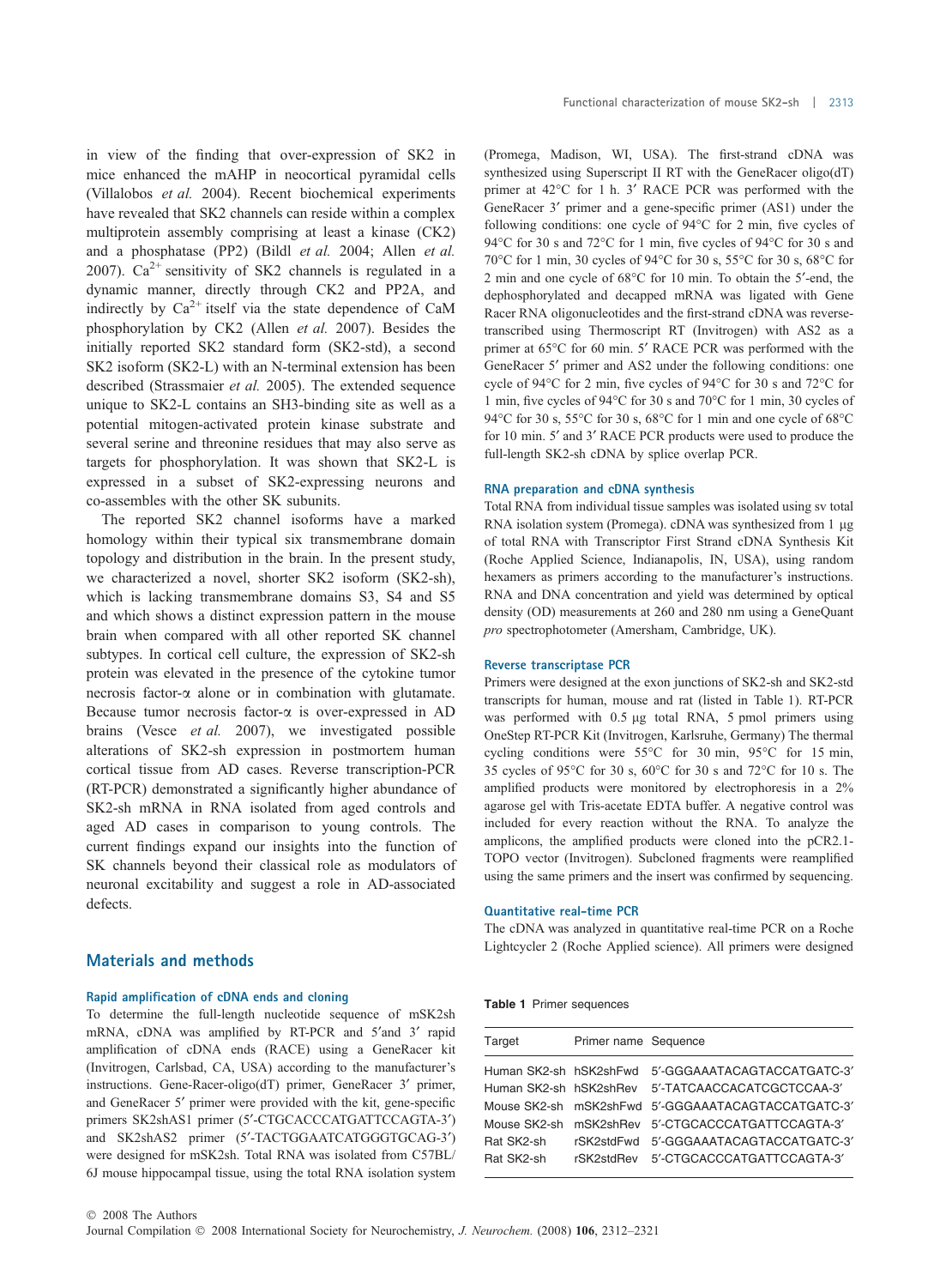with Roche Probe Design 2 software (Roche Applied science; Table 1). Each real-time PCR reaction was prepared with a total volume of 20  $\mu$ L containing 1  $\mu$ L cDNA, 0.25  $\mu$ mol/L of each primer and 4 µL of LightCycler FastStart DNA Master-PLUS SYBR Green I master mix (Roche Applied science). The following conditions were utilized for real-time PCR: initial denaturation for 3 min at 95 $\degree$ C, followed by 45 cycles of 15 s at 95 $\degree$ C, 15 s at 60 $\degree$ C and  $5 s$  at  $72^{\circ}$ C. This was followed by one cycle of melting and subsequent cooling to 15°C. All real-time PCR experiments were performed in duplicate and repeated twice. A negative control for each primer pair and a positive control with 25 ng of mouse genomic DNA were included in each tube. The sensitivity of reactions and amplification of contaminant products was evaluated by amplifying serial dilutions of cDNA (1, 1 : 10, 1 : 100, 1 : 1000) and one sample containing reaction mixture without cDNA. To obtain absolute quantification, standard curves were plotted for every assay and were generated using defined concentrations of SK2-sh, and SK2-std cDNA cloned in pcDNA3.1. Standard curves for each amplicon were plotted from eight different concentrations of standards, each run in triplicate. Concentrations were determined by spectrophotometry and purity confirmed by agarose gel electrophoresis. The threshold cycle, Ct, which correlates inversely with the target mRNA levels, was measured as the cycle number at which the reporter fluorescent emission increased above a pre-set threshold level.

#### In situ hybridization of mouse SK2-sh mRNA

Six brains from C57BL/6J mice were removed and frozen in liquid nitrogen. Coronal sections (20  $\mu$ m thick) were prepared with a microtome, thaw-mounted onto SuperFrost Plus slides (Fischer, Pittsburgh, PA), fixed in 4% paraformaldehyde, followed by washing in phosphate-buffered saline (PBS) and dehydration in graded series of ethanol. Oligonucleotide probes complementary to mouse SK2 sh mRNA antisense strand (5'-GTGACATCCTGTTGATCATGG-TACTGTATTTCCCTGGCGTGGTACACGAA-3') and SK2-sh sense (5¢-ATCGTGTACCACGCCAGGGAAATACAGTACCATG-ATCAACAGGATGTCAC-3') were end-labeled with 33P at 37°C for 10 min using a terminal deoxynucleotidyl transferase kit (Roche, Mannheim, Germany). The sections were incubated overnight in hybridization buffer (50% formamide, 10% dextran sulfate, 50 mM dithiothreitol, 0.3M NaCl, 30 mM Tris–HCl (pH 7.4), 4 mM EDTA (pH 8), IX Denhardts solution, 0.5 mg/mL salmon sperm DNA and 0.5 mg/mL Poly A DNA) at 48.6°C. Post-hybridization washes were carried out in  $1\times$  standard sodium citrate (SSC) (150 mM NaCl, 30 mM Na citrate, pH 7.2) for  $2 \times 2$  min at 21°C, followed by a stringent wash at  $57^{\circ}$ C in  $1 \times$  SSC for 45 min. The slides were subsequently washed in progressively diluted SSC buffers and then dehydrated in aqueous ethanol (50–100%). After dehydration in an ascending ethanol series, the sections were air dried at  $21^{\circ}$ C and dipped in NBT-2 emulsion (Kodak) diluted 1 : 1 with distilled water. After exposure for 1 month at  $4^{\circ}$ C, the dipped slides were developed in Kodak D-19 developer and fixed. Afterwards images were captured by darkfield microscopy (Axioplan-2, Carl Zeiss, Oberkochen, Germany). Digital images of each section were captured by a digital camera and analyzed with WinROOF analysis software (Mitani Co., Fukui, Japan). Before emulsion staining, slides were air-dried and exposed to Kodak Biomax MR-Roentgen film for 24–48 h.

## Construction of SK2-sh His tagged expression vector and transient transfection of human embryonic kidney (HEK) 293 cells

The open reading frame of mSK2-sh was amplified from mSK2sh/ pCR4-TOPO vector with primers mSK2shFwd (5'-ATGAGCA-GCTGCAGGTAC-3') and mSK2shRev (5'-GCTACTCTCTGAT-GAAGTTGGT-3'). After the PCR fragment was gel extracted it was cloned into a pcDNA3.1His vector (Invitrogen) in frame with the polyHistidine repeats and confirmed by sequencing. HEK293 cells were maintained in Dulbecco's modified Eagle's medium (DMEM, Gibco, Rockville, MD, USA) containing 10% fetal calf serum (Gibco) and 2 mM glutamine in a  $37^{\circ}$ C humidified incubator with  $5\%$  CO<sub>2</sub> and split 1 : 10 twice weekly. HEK293 cells were plated in 6-well plates on poly-D-lysine-coated glass cover slips and once 40–50% confluence had been reached, cells were transiently transfected using FuGene 6 (Roche Molecular Biochemicals) with 6 lg mSK2sh DNA construct in serum-free OptiMEM medium (Life Technologies, Inc.). Cells were plated 24 h following transfection for overnight growth and subsequent labeling studies.

## Identification of fluorescein isothiocyanate-labeled mSK2-sh in HEK293 cells

Cells were washed twice with cold PBS containing 10 mm  $MgCl<sub>2</sub>$ , 0.1% (w v-1) p-glucose and 0.2% (w v-1) bovine serum albumin, fixed with 100% methanol and washed twice in PBS. Fetal bovine serum (10% in PBS) was applied to block non-specific binding. Subsequently, cells were exposed to anti-His (C-term)-FITC antibody (1 : 500 dilution) (Invitrogen) either alone or in the presence of excess cold, unlabeled anti-His(C-term) antibody. Cells were incubated for 1 h at  $21^{\circ}$ C in the dark. After incubation, cells were washed twice with PBS and identified under a fluorescent microscope (Carl Zeiss Inc., Thornwood, NY, USA) equipped with FITC filters. FITC images were collected using appropriate bandpass filters at an excitation wavelength of 488 nm and an emission wavelength of 520 nm. The images were analyzed by AXIO image software (Carl Zeiss Microimaging, Goettingen, Germany).

### Whole-cell patch clamp experiments-transient transfection of tsA201 cells

tsA cells were plated in 35-well plates and once 50–70% confluence had been reached, cells were transiently transfected using FuGene 6 (Roche Molecular Biochemicals, Germany) with 3 µg mSK2sh DNA construct and 0.5 µg pEGFP vector (BD Bioscience Clontech, Palo Alto, CA, USA), in serum-free DMEM medium (Life Technologies, Inc.). Cells were plated 24 h following transfection for overnight growth and used for electrophysiological studies 48–72 h after transfection. Cells were superfused with N-sol, (in mM: NaCl 160, KCl 4.5, HEPES 5,  $MgCl<sub>2</sub>$  1 and CaCl<sub>2</sub> 2) with pH 7.4 adjusted with NaOH. Pipettes were pulled in three stages with a pipette resistance ranging from 1.5 to 2.5 M $\Omega$  when filled with K-Asp solution containing 1  $\mu$ M free Ca<sup>2+</sup> (in mM: K<sup>+</sup> aspartate 135, K-EGTA 10, HEPES 10,  $MgCl<sub>2</sub>$  2, CaCl<sub>2</sub> 8.422 corresponding to 1  $\mu$ M of free Ca<sup>2+</sup>, pH 7.2 adjusted with KOH). After whole-cell perfusion with K-Asp solution containing 1  $\mu$ M free Ca<sup>2+</sup>, the membrane potential was clamped to  $-120$  mV for 50 ms followed by a 400-ms voltage ramp from  $-120$  to  $+60$  mV using a HEKA EPC9 amplifier with Pulse and PulseFit (HEKA elektronik, Germany) as data acquisition and analysis software. The membrane potential was kept at  $-80$  mV for 5 s between ramps.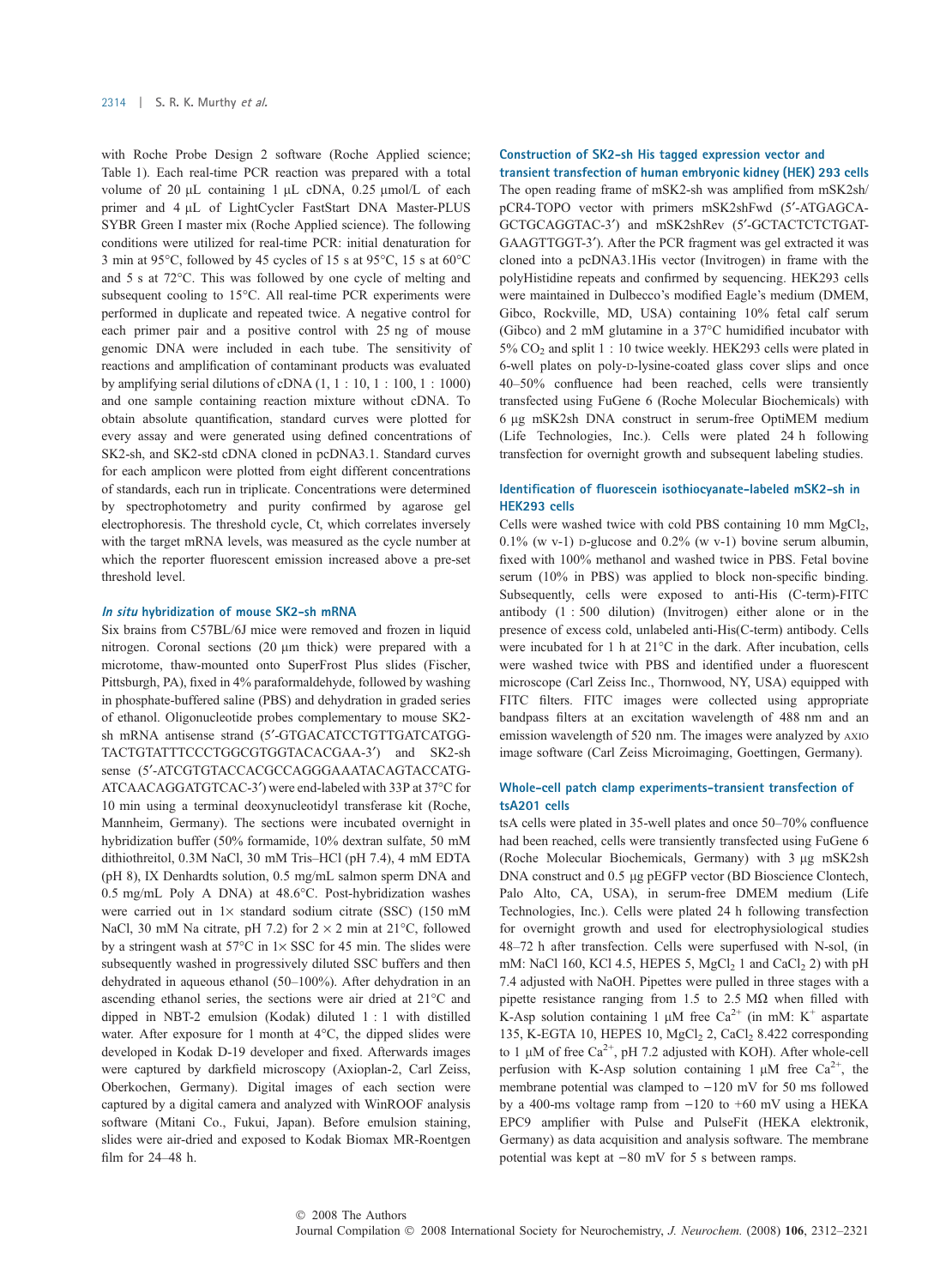#### Primary cortical neuronal culture

Cortical neurons were prepared from embryonic brains (E15-16) of C57Bl/6J mice. The meninges were removed and the cortical neurons were separated by mechanical dissociation. Cells were plated in a density of  $2 \times 10^6$  cells/well (6-well plates) on 2 µg/mL poly-D-lysine-coated plates. Neurobasal medium with B27-supplement (Invitrogen, Gibco BRL, Carlsbad, CA, USA), 0.5 mM glutamine, 1% penicillin/streptomycin and 2.5 µg/mL amphotericin B was used as a culture medium. After 48 h cells were treated with  $10 \mu M$  cytosine arabinoside for another 2 days, to inhibit nonneuronal cell growth. Subsequently, the medium was completely exchanged and after 6 days of in vitro culture, the neurons were used for experiments. Cells were incubated over a period of 24 h with 100 ng/mL tumor necrosis factor-a (TNF) (kindly provided by HBT, Uden, The Netherlands). Excitotoxicity was induced by different concentrations of glutamate (100  $\mu$ M) for 1–4 h. After treatment, the media was completely removed and the neurons were lysed for western blot analysis.

### Western blots and protein analysis

Primary cortical neurons from C57Bl/6J mice were washed twice with ice-cold PBS and subsequently lysed by the addition of 0.15 mL lysis buffer (20 mM Tris, 150 mM NaCl, 1 mM EDTA, 1 mM EGTA, 1% Triton, 2.5 mM sodium pyrophosphate, 1 mM sodium orthovanadate and Complete mini protease inhibitor cocktail tablet (Roche). The samples were centrifuged at 9000 g for 10 min at 4ºC and the supernatants were boiled for 5 min in Laemmli's sample buffer (2% SDS, 5% dithiothreitol). Twenty micrograms of total protein was separated by 10% SDS-polyacrylamide gel electrophoresis. After transfer to a polyvinylidene fluoride transfer membrane (Millipore Corporation, Bedford, MA, USA) proteins were detected with a specific primary antibody and an alkaline phosphatase (AP)-labeled secondary antibody using the electrochemiluminescent detection system according to the manufacturer's instructions (Tropix). Primary antibodies used were a rabbit polyclonal antibody specific for SK2 (kindly provided by Hans-Günther Knaus, University of Innsbruck) (1:4000 dilution) and a monoclonal mouse antibody specific for actin (MP Biomedicals, Irvine, CA, USA) (1 : 100 000 dilution). The actin was taken as an internal control to correct for variations in protein content. The blots were incubated with AP-conjugated secondary antibodies: AP-conjugated goat anti-mouse (Tropix) (1 : 10 000 dilution) and AP conjugated goat anti-rabbit (Tropix) (1 : 10 000 dilution). Integrated optical densities were measured by the Leica DFC 320 Image Analysis System (Leica, Cambridge, UK) and densitometric analysis was evaluated by the Leica Qwin program (Leica). Integrated optical densities measurements were corrected for the background intensity.

## Brain tissue samples

Human brain tissue from Alzheimer's disease (AD) cases (range 73–85 years, average 81 years), age-matched controls (range 73–91 years, average 85 years) and young controls (range 33– 43 years, average 38 years) was kindly provided by Prof. Rob de Vos, Department of Neurology MST Hospital Group and Pathology Lab Oost Nederland. All three groups contained approximately the same amount of males and females. The histopathological diagnosis of AD was performed according to the CERAD (Consortium to Establish a Registry for Alzheimer's Disease, Mirra et al. 1991, 1993) criteria, and for each case, the neuropathological Braak staging was determined (Braak and Braak 1991). Braak stages I and II with mild to moderate alterations within the transentorhinal region correspond to the preclinical stage of AD and were classified as controls. Cases corresponding to Braak stages III–VI were included in the AD group. Tissue blocks were collected from the entorhinal cortex at autopsy (postmortem time 20–46 h) based on written informed consent for use of the obtained brain tissue for research. All brain tissue was flash frozen in liquid nitrogen and stored at  $-80^{\circ}$ C until use.

#### **Statistics**

Statistical comparisons were made using Student's t-test or ANOVA. All RT-PCR experiments were repeated at least twice. Data are expressed as mean  $\pm$  standard error (SEM). The significance was determined at the level of  $p < 0.05$ .

## **Results**

## Identification, cloning and protein sequence of SK2-sh, a novel SK2 splice variant

The primary identification of the expressed sequence tag (EST) encoding SK2-sh as a novel SK2 (SK2-std) variant was performed by a basic local alignment search tool  $(BLAST)$  search of GenBank<sup>TM</sup> with the SK2 sequence (DR003610) from human hippocampus. SK2-std cDNA and EST sequences were further analyzed to confirm the exact difference in the alignment using the bl2seq tool (Tatusova and Madden 1999). A genomic BLAST of the selected EST was performed against the human genomic database with  $E \leq 0.01$  and low complexity as parameters to find the distribution of the exons on the SK2 locus. The EST (DR003610) alignment on the human genome stretched from exon 1 to exon 6, skipping the third exon of 320 nucleotides in length of the SK2 gene. To determine whether this splice variant was also present in mouse and rat, an EST search was

| 95bp Exon 2                                                                                                              | 30690bp intron | 418bp Exon 3   | 62133bp intron | 141bp Exon 4 |
|--------------------------------------------------------------------------------------------------------------------------|----------------|----------------|----------------|--------------|
| $m$ BK2std CCACGCCAGGGAAATACA $g$ t $_{a_{m}}$ ttc $ag$ TTATTCATGGTGAGCTTGTGAAAG $g$ t $_{a_{m}}$ ttp $ag$ g gtaccatgate |                |                |                |              |
| HAREIQ                                                                                                                   |                | L F M V        | R A C E        | Y H D O      |
| 95bp Exon 2                                                                                                              |                | 93241bp intron |                | 141bp Exon 3 |
| $m$ sk2sa ccacgccagggaaatacag $q$ t<br><b>HAREIQ</b>                                                                     |                |                |                |              |
|                                                                                                                          |                |                |                | D            |



© 2008 The Authors Journal Compilation  $\odot$  2008 International Society for Neurochemistry, J. Neurochem. (2008) 106, 2312-2321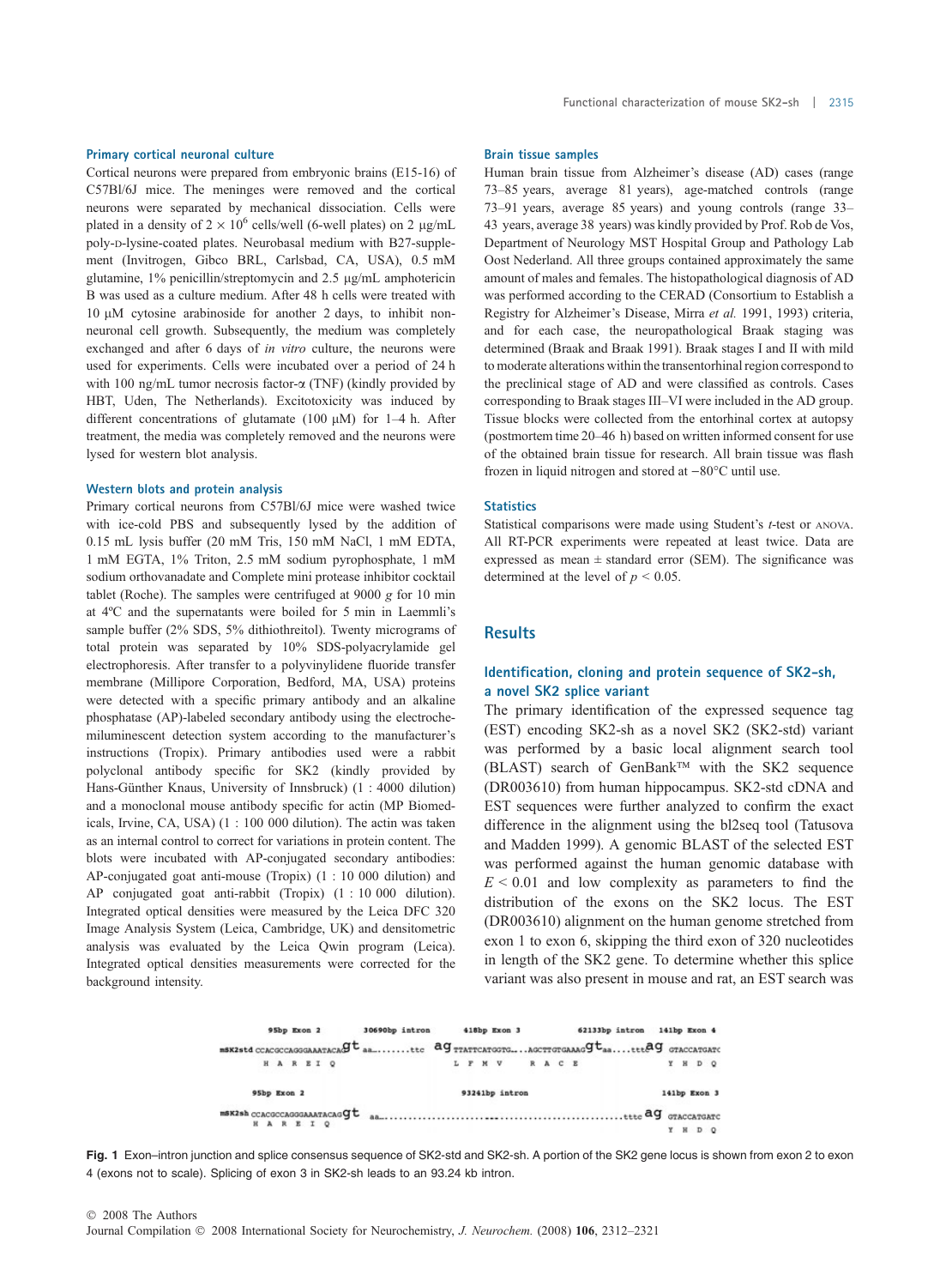

Fig. 2 Detection of SK2-sh in hippocampal tissue using western blot analysis and RT-PCR. (a) 64 and 47 KDa bands of mSK2-std and mSK2-sh, respectively, were detected in western blots from mouse hippocampal tissue using an antibody against the C-terminal region of mouse SK2. (b) SK2-sh was amplified from mouse, human and rat hippocampal RNA samples.

performed on the EST databases of mouse and rat, taking human EST as query. However, no comparable EST was found. Comparative genomic search at the spliced region of the EST (DR003610) in human, mouse and rat showed 100% conservation in all three organisms. The splice consensus sequence was also conserved across these species (Fig. 1).

Western blots with proteins isolated from mouse hippocampal tissue revealed a 64 and a 47 KDa band (Fig. 2a). They corresponded to the mouse SK2-std and mouse SK2-sh isoform, respectively. In order to determine the expression of the SK2-sh variant in human, mouse and rat hippocampus by RT-PCR, primers were designed for the specific splice exon junctions and amplified bands of 151 bp (Fig. 2b). PCR fragments were eluted and confirmed by sequencing. However, the copy number of this new variant was lower when compared to the copy number of SK2-std in all three species. To determine the full-length nucleotide sequence of mSK2sh mRNA, cDNA was amplified by RT-PCR and 5'and 3' rapid amplification of cDNA ends (RACE). The full-length sequence of SK2-sh (EU478850 [GenBank]) was used to predict the protein sequence. Multiple alignments of mSK2 std and mSK2-sh protein sequences revealed that 140 amino acids were spliced out (exon 3). Splicing of exon 3 in SK2-sh resulted in omission of the three transmembrane domains S3, S4, and S5, whereas the pore-forming region, calmodulin binding domain (CamBD) and coiled coil regions were retained as in SK2-std (Fig. 3a and b).

# Regional SK2-sh and SK2-std mRNA expression profile in mouse CNS and peripheral tissue

To address the tissue distribution of SK2-sh and SK2-std mRNA across different mouse tissues, we developed variantspecific quantitative RT-PCR. SK2-sh was abundantly expressed in olfactory lobes and heart tissue. Low expression levels were found in the hippocampus, cortex, cerebellum, retina, lung, liver and skeletal muscle (Fig. 4a). Under baseline conditions, the expression level of SK2-sh was much lower than the expression level of SK2-std (Fig. 4b). SK2-std was also expressed in tissues where SK2-sh could not be detected, such as trachea, kidney, stomach, testis, bone



Fig. 3 Genomic organization, splice junction and topology of SK2-std and SK2-sh. (a) Diagrammatic representation of exon– intron positions on the mouse genomic SK2 locus, mRNA transcripts of SK2-std and SK2-sh. Exons are numbered 1–8 (not to scale) and represented as boxes on the genome, which is represented as line. (b) Predicted membrane topology of SK2sh.

#### Journal Compilation  $\odot$  2008 International Society for Neurochemistry, J. Neurochem. (2008) 106, 2312-2321 © 2008 The Authors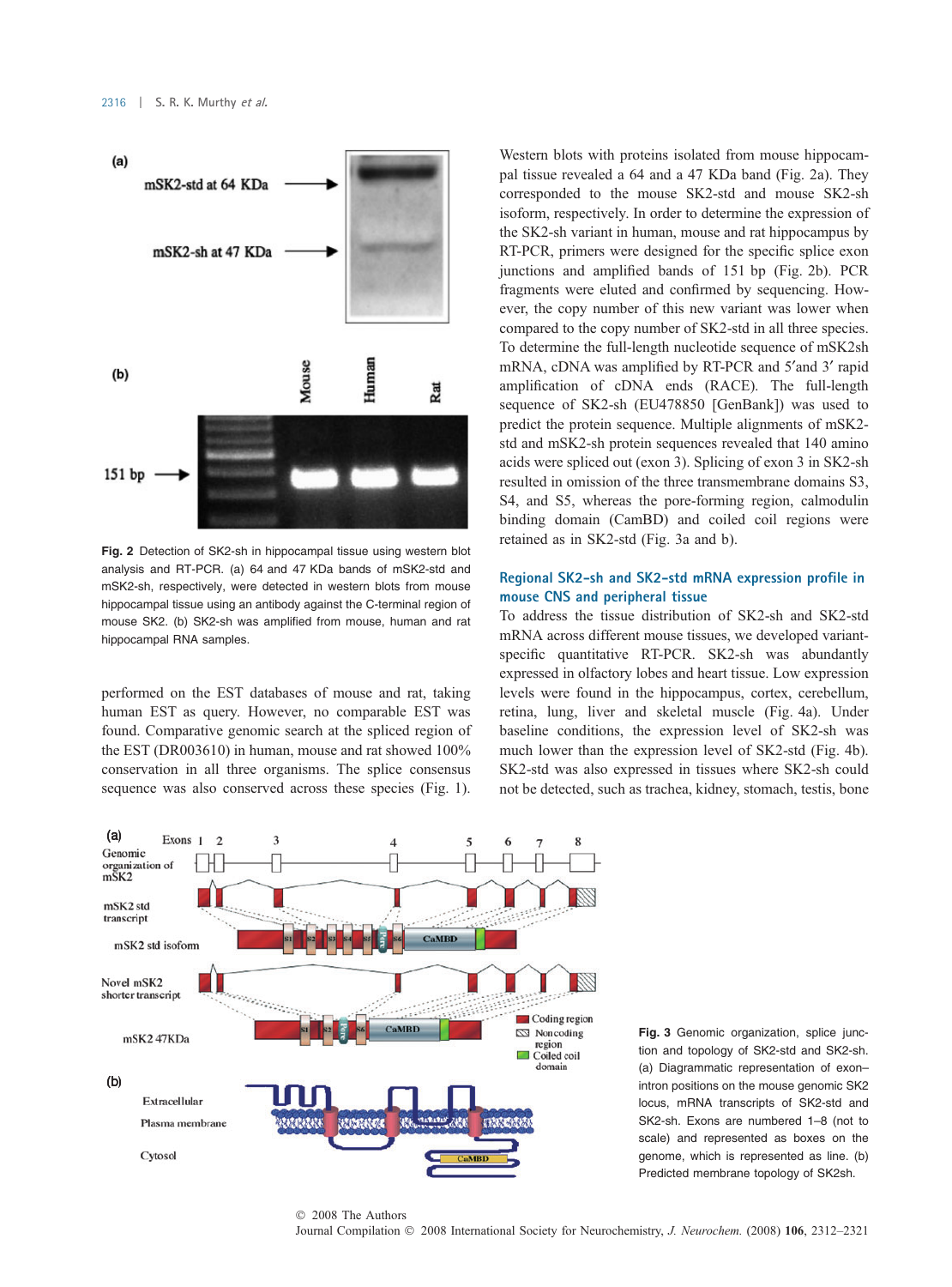

Fig. 4 Distribution of mSK2-std and mSK2 sh in different mouse tissues determined by DNA Master-PLUS SYBR Green quantitative RT-PCR. mRNA copy numbers are shown per microlitre of cDNA from various mouse tissues for (a) mSK2-sh and (b) mSK2-std. (c) The ratio between mSK2-sh and mSK2-std is presented in percentage. Data are expressed as means  $\pm$  SE,  $n =$ 3–9 per group.

Fig. 5 Distribution of SK2-sh in mouse brain. In situ hybridization and emulsion staining of coronal section as (a), overview after Franklin and Paxinos (1997) or (b) divided into regional subfields. Positive hybridization signals for SK2-sh mRNA were found in fi, fimbria of the hippocampus; st, stria terminalis; cg, cingulum; cc, corpus callosum; ec, external capsule; LHbL, lateral habenular nucleus lateral part; LHbM, lateral habenular nucleus, medial part; mt, mammillothalamic tract; STh, subthalamic nucleus; MCLH, magnocellular nucleus of the lateral hypothalamus; ic, internal capsule.

marrow and prostate (Fig. 4b). Comparison of SK2-sh splice variant mRNA expression to SK2-std mRNA expression across tissues demonstrated a certain degree of tissue

heterogeneity only in olfactory lobes and heart (Fig. 4c). In all other investigated tissues, SK2-sh was expressed at <10% of SK2-std mRNA.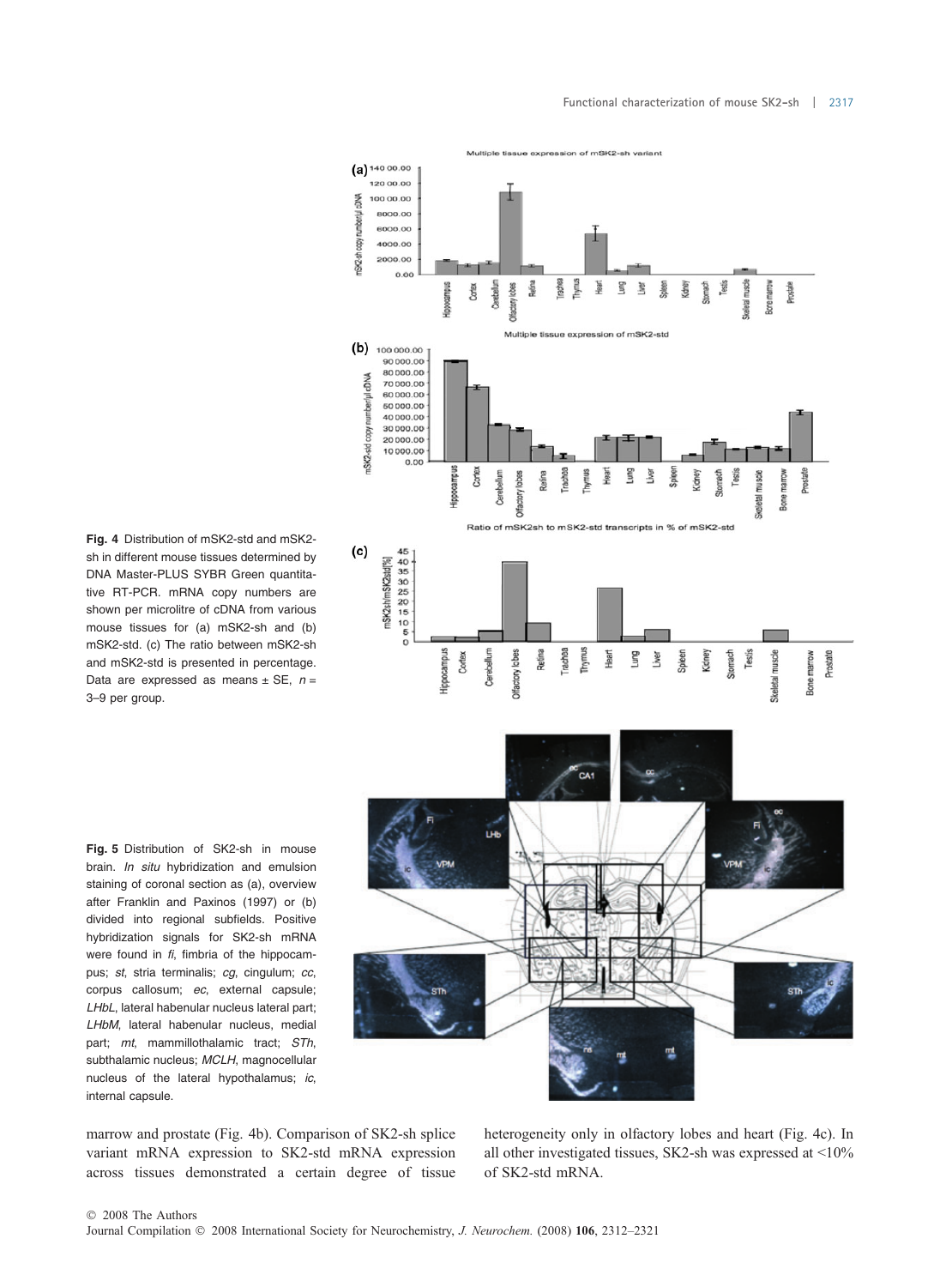## SK2-sh localization in mouse brain

Using in situ hybridization, we characterized the mRNA expression pattern of SK2-sh in the adult mouse brain (Fig. 5a and b). SK2-sh hybridization signals were present in distinct brain areas, which differed largely from the areas with positive SK2-std hybridization signals in rats (Kohler et al. 1996) and SK2-std protein levels in mice (Sailer et al. 2004). Of special note was the low SK2-sh hybridization level in cortex and hippocampus where SK2 channel function contributes significantly to regulation of neuronal excitability (Stocker et al. 1999). SK2-sh mRNA was found in the fimbria (fi), which is a main output pathway of the hippocampus and in the corpus callosum (cc).

# Expression of SK2-sh in HEK293 cells and functional properties

To elucidate the cellular localization of SK2-sh, SK2-sh cDNA was subcloned into a mammalian expression vector, pcDNA3.1/His. After transient transfection, HEK293 cells expressed His-tagged SK2-sh protein, which was localized, using an anti-HIS tag antibody, in or close to the plasma membrane and showed only scattered distribution in the cytosol (Fig. 6a). Anti-HIS tag antibodies gave no positive signal after transfection of HEK293 cells with the pcDNA3.1/His vector alone (data not shown). To address whether SK2-sh can form functional channels, whole-cell recordings were performed from tsA cells expressing SK2-sh and SK2-std separately or in combination. Currents in response to a voltage ramp from  $-120$  to  $+60$  mV were as expected for SK2-std (Fig. 6b). However, SK2-sh showed no detectable current over the indicated membrane potential range and had no significant effect on SK2-std currents when co-expressed. Similarly, the SK2-std maximum whole-cell conductance was not significantly affected by co-expression of SK2-sh (Fig. 6c).

### SK2-sh mRNA in cortical tissue from AD cases

In order to determine a potential physiological significance of SK2-sh for brain function, we compared the expression pattern with known mRNA expression pattern under pathological conditions. We found that the expression pattern of SK2-sh in mouse brain was identical to that of apolipoprotein D (ApoD), which is thought to be involved in the neuropathology of AD (Drayna et al. 1986; Boyles et al. 1990; Thomas et al. 2001). Thus, the expression level of SK2-sh was investigated in cortical tissue samples from AD cases (Fig. 7). A total of 14 human cortical tissue samples were analyzed, in which three samples were from young controls (ages ranging from 33 to 40 years), five samples were from aged controls (ranging from 73 to 91 years) and six samples were from AD cases, (ranging from 73 to 84 years). Interestingly, SK2-sh mRNA expression was significantly increased in AD samples when compared with age-matched and young controls.



Fig. 6 Expression of His-tagged SK2-sh in HEK293 cells and electrophysiological recordings. (a) Anti-His antibody coupled to fluorescein was used to determine the cellular localization of the SK2-sh/His-tagged construct in HEK293 cells by fluorescence microscopy. SK2-sh was predominantly found integrated or in close proximity to the cell membrane. Only minor signals were detected inside the cytosol. (b) Whole-cell recordings from tsA201 cells transiently transfected with pEGFP, SK2-std and SK2-sh alone or in combination. Currents are shown in response to voltage ramp commands from  $-120$  to  $+60$  mV membrane potential ( $n = 10$  cells). (c) Maximum conductance from whole-cell recordings of SK2-std and SK2-std co-expressed with SK2-sh in tsA201 cells  $(n = 9-10)$ cells).

#### Modulation of SK2-sh protein by TNF- $\alpha$  and glutamate

Alterations of astrocytic glutamate release by stimulation of TNF-a-dependent pathways can take place in the context of Alzheimer's disease (Rossi et al. 2005). TNF- $\alpha$  is a proinflammatory cytokine. Its two receptors are expressed on neurones and glial cells throughout the CNS. Through the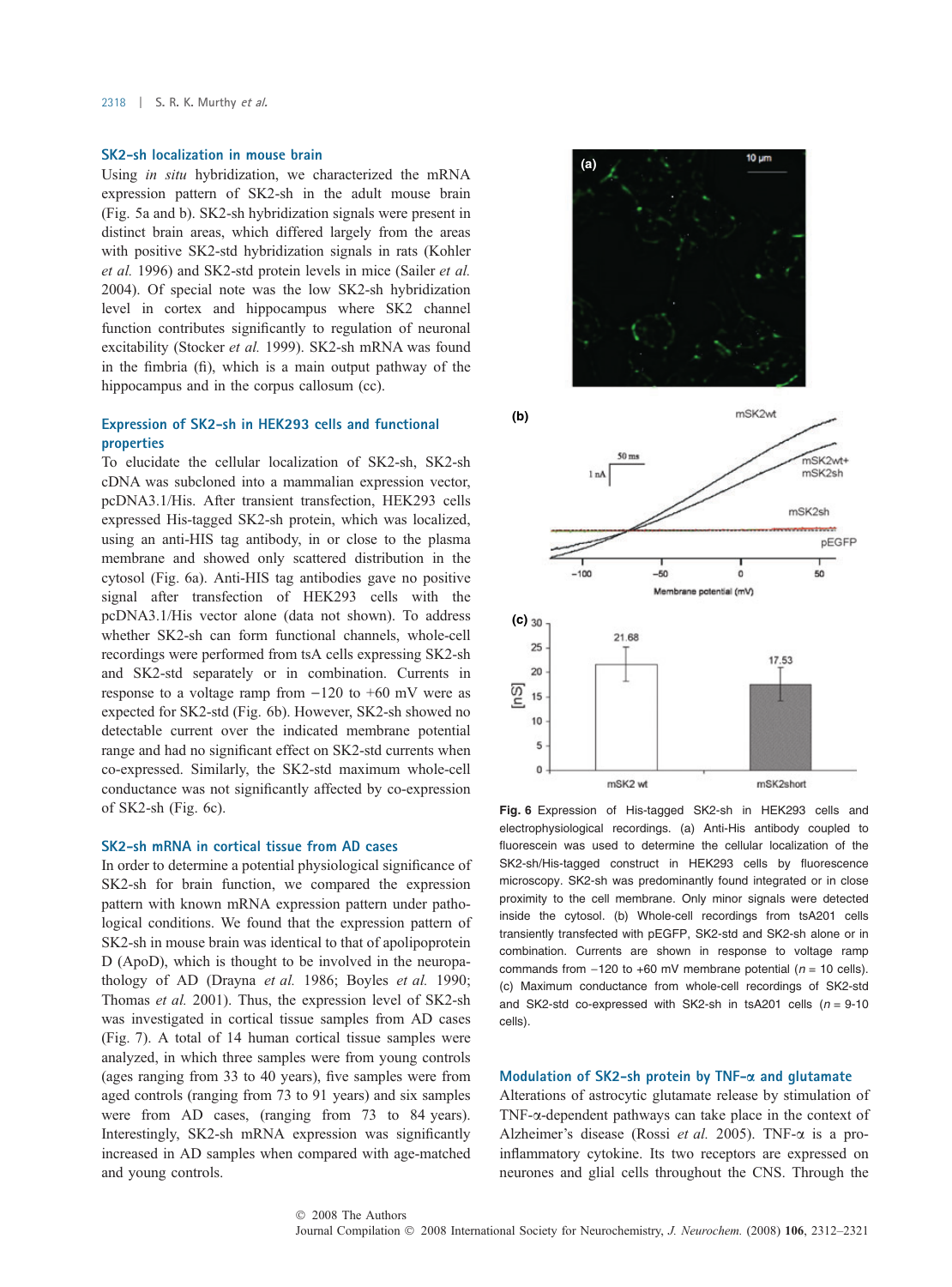

Fig. 7 Real-time PCR analysis of hSK2-sh mRNA expression in cortical tissue from AD cases. Increased expression of hSK2-sh mRNA in cortical tissue from AD cases compared with age-matched controls and young control subjects. mRNA samples from cortical tissues were used to generate cDNA and real-time PCR was performed to quantify mRNA levels. Samples from AD cases showed a substantial increase in hSK2-sh levels when compared with age-matched controls and young samples (\*\* $p < 0.003$  and \*\* $p < 0.0001$ , respectively;  $n = 5$ ). Standard deviations are shown as barlines. Statistics were done using ANOVA and Student's t-test.

action of its receptors, it has a broad range of actions on neurones which may be either neuroprotective or neurotoxic (Viviani et al. 2007). In order to determine the effect of TNF-a on SK2-sh protein levels, we exposed cortical neurons to 100 ng/mL TNF-a for the duration of 24 h and found increased level of SK2-sh protein by more than 60% when compared with the SK2-sh level in non-treated cortical neurons (Fig. 8a and b). In cortical neurons, which were incubated with 100 ng/mL TNF- $\alpha$  and challenged with additional 100  $\mu$ M glutamate for the last 1, 2 and 4 h of the TNF-a treatment, SK2-sh protein levels showed a gradual increase following the duration of glutamate exposure (Fig. 8a and b). Glutamate alone did not change the expression of SK2-sh (data not shown).

## **Discussion**

The evolution of alternative splicing mechanisms that target SK channel genes has served to amplify the structural diversity of these important proteins well beyond the basic pattern provided by three distinct gene classes (SK1-SK3). Characterizing the individual structural and functional properties that result from these splicing events represents an important challenge for the field. With this study we characterized SK2-sh as a novel SK2 variant, which has three transmembrane domains spliced out (140 amino acid) and appears to be a non-channel forming subunit. This is similar to SK3-1C and SK3-1B, variants of SK3, which do not produce functional channels when expressed alone in mammalian cells. However, SK3-1B selectively suppresses endogenous SK3 currents in the pheochromocytoma cell line, PC12 (Tomita et al. 2003) and SK3-1C suppresses SK1, SK2 and SK3 channel function (Kolski-Andreaco et al. 2004). In contrast, the co-expression of SK2-sh together with Functional characterization of mouse SK2-sh | 2319



**(a)**

Fig. 8 Increased expression of SK2-sh after  $TNF-\alpha$  and glutamate treatment in cortical neurons. (a) Bar graphs represent the optical density values for SK2-sh as percentage of non-treated neurons (set to 100%) obtained from western blot experiments using non-treated primary cortical neurons or primary cortical neurons treated with TNF- $\alpha$  (100 ng/mL, for 24 h) alone or together with glutamate (100  $\mu$ M, for 1, 2 or 4 h) at the end of the TNF- $\alpha$  treatment. All of the bars depict the mean  $\pm$  SE of three independent experiments, and the distribution of the data sets was analyzed by one-way ANOVA. (b) Representative western blot for SK2-sh after treatment of cortical neurons as indicated under (a).  $\beta$ -Actin was used as a loading control for western blot analysis.

SK2-std had no effect on the currents generated by SK2-std. This might not seem surprising since SK2-std and SK2-sh do not show overlapping expression pattern in brain sections from naïve mice. SK2 expression has been described previously in mouse and rat brains (Stocker and Pedarzani 2000; Sailer et al. 2004), where it was concluded that SK2 channels are exclusively expressed in gray matter structures of the brain. The SK2-sh tissue distribution suggests that the regulation of SK2-sh at the promoter level must be different from that of SK2-std. We have previously identified one functional glucocorticoid response element at position -2248 bp and two functional nuclear factor-kappB (NF-kappaB) response elements at positions  $-1652$  and  $-1586$  bp in the SK2-std promoter (Kye *et al.* 2007). It can be speculated that transcription of the SK2 gene can be initiated from additional, independent genomic regions. The findings, so far, imply that tissue-specific expression of the SK2 gene is controlled by multiple alternative promoters. Both, alternative promoter usage and alternative splicing contribute to the remarkable mRNA diversity of the gene. Interestingly, the expression of SK2-sh in cortical neurons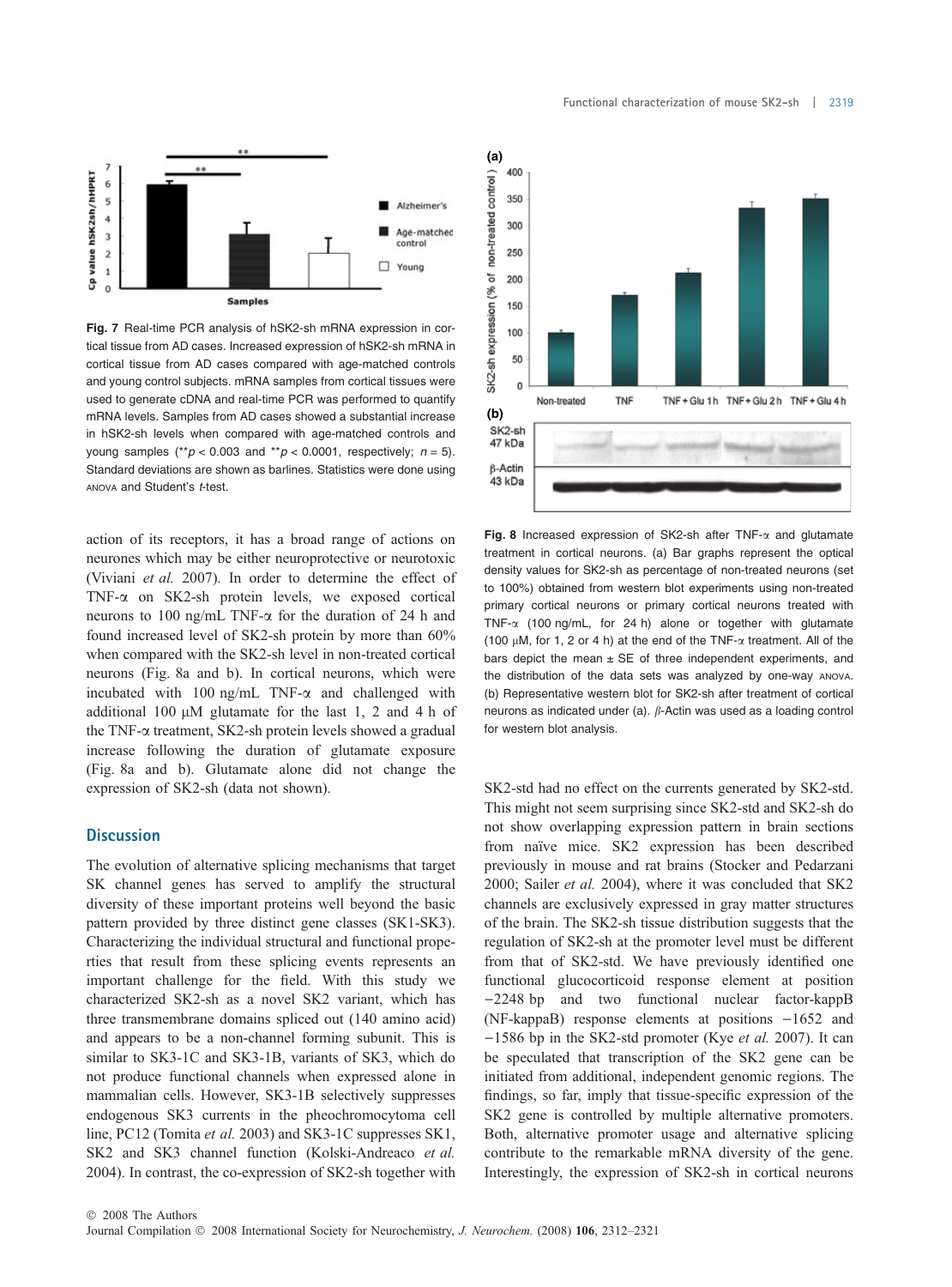increases in the presence of TNF- $\alpha$ . TNF- $\alpha$  is widely expressed in microglia and astrocytes and for many years these cells were believed to be the primary sources of this cytokine in the CNS (Kolski-Andreaco et al. 2004). However, different neuronal cell types may also produce TNF-a, particularly under pathological conditions (Liu et al. 1994; Knoblach et al. 1999). Several studies have shown that TNFa exerts neuroprotective properties against glutamate-induced excitotoxicity in cortical neurons (Cheng et al. 1994; Marchetti *et al.* 2004). From this point of view it might be concluded that SK2-sh is involved in non-gating functions that are cell type-specific. One of these functions may be neuroprotection and might explain the additional increase in SK2-sh expression when cells were treated with TNF- $\alpha$  and glutamate. Increased levels of  $TNF-\alpha$  in brain tissue, cerebrospinal fluid and plasma have been found in several CNS disorders, including Alzheimer's disease (Fillit et al. 1991). Here, the impact of TNF- $\alpha$  is supposed to elicit quite the opposite phenomenon, that is neurodegeneration through caspase-dependent cascades and silencing cell survival signals instead of neuroprotection (Takeuchi et al. 2006). We found that SK2-sh mRNA was over-expressed in brain tissue from AD cases. At present, we can only speculate whether under these pathological conditions SK2-sh is elevated to counteract detrimental effects of amyloid deposition or whether it is actively inducing massive neuronal cell death as a consequence of an uncontrolled inflammatory response. Our future experiments will be directed towards examining some of these specialized functions in more detail.

## Acknowledgments

This work was supported by the Max-Planck Society.

# **References**

- Allen D., Fakler B., Maylie J. and Adelman J. P. (2007) Organization and regulation of small conductance  $Ca^{2+}$ -activated K<sup>+</sup> channel multiprotein complexes. J. Neurosci. 27, 2369–2376.
- Bildl W., Strassmaier T., Thurm H. et al. (2004) Protein kinase CK2 is coassembled with small conductance  $Ca^{2+}$ -activated K<sup>+</sup> channels and regulates channel gating. Neuron 43, 847–858.
- Bond C. T., Maylie J. and Adelman J. P. (1999) Small-conductance calcium-activated potassium channels. Ann. NY Acad. Sci. 868, 370–378.
- Bond C. T., Herson P. S., Strassmaier T., Hammond R., Stackman R., Maylie J. and Adelman J. P. (2004) Small conductance Ca2 +-activated K+ channel knock-out mice reveal the identity of calcium-dependent afterhyperpolarization currents. J. Neurosci. 24, 5301–5306.
- Boyles J. K., Notterpek L. M., Wardell M. R. and Ball S. C. J. (1990) Identifcation, characterization, and tissue distribution of apolipoprotein D in the rat. J. Lipid Res. 31, 2243–2256.
- Braak H. and Braak E. (1991) Neuropathological stageing of Alzheimerrelated changes. Acta Neuropathol. (Berl). 82, 239–259.
- Cheng B., Christakos S. and Mattson M. P. (1994) Tumor necrosis factors protect neurons against excitotoxic insults and promote maintenance of calcium homeostasis. Neuron 12, 139–153.
- Drayna D., Fielding C., McLean J., Baer B., Castro G., Chen E., Comstock L., Henzel W., Kohr W. and Rhee L. (1986) Cloning and expression of human apolipoprotein D cDNA. J. Biol. Chem. 261, 16535–16539.
- Fillit H., Ding W., Buee L., Kalman J., Altstiel L., Lawlor B. and Wolf-Klein G. (1991) Elevated circulating tumor necrosis factor levels in Alzheimer's disease. Neurosci. Lett. 131, 318–320.
- Franklin K. B. J. and Paxinos G. (1997) The mouse brain in stereotoxic coordinates. San Diego, Academy Press.
- Gu N., Vervaeke K., Hu H. and Storm J. F. (2005) Kv7/KCNQ/M and HCN/h, but not KCa2/SK channels, contribute to the somatic medium after-hyperpolarization and excitability control in CA1 hippocampal pyramidal cells. J. Physiol. 566, 689-715.
- Knoblach S. M., Fan L. and Faden A. I. (1999) Early neuronal production of Tumor necrosis factor-a after experimental brain injury contributes to neurological impairment. J. Neuroimmunol. 95, 115– 125.
- Kohler M., Hirschberg B., Bond C. T., Kinzie J. M., Marrion N. V., Maylie J. and Adelman J. P. (1996) Small-conductance, calciumactivated potassium channels from mammalian brain. Science 273, 1709–1714.
- Kolski-Andreaco A., Tomita H., Shakkottai V. G., Gutman G. A., Cahalan M. D., Gargus J. J. and Chandy K. G. (2004) SK3-1C, a dominant-negative suppressor of SKCa and IKCa channels. J. Biol. Chem. 279, 6893–6904.
- Kye M. J., Spiess J. and Blank T. (2007) Transcriptional regulation of intronic calcium-activated potassium channel SK2 promoters by nuclear factor-kappa B and glucocorticoids. Mol. Cell. Biochem. 300, 9–17.
- Liu T., Clark R. K., McDonnell P. C., Young P. R., White R. F., Barone F. C. and Feuerstein G. Z. (1994) Tumor necrosis factor-alpha expression in ischemic neurons. Stroke 25, 1481–1488.
- Marchetti L., Klein M., Schlett K., Pfizenmaier K. and Eisel U. L. M. (2004) Tumor necrosis factor (TNF)-mediated neuroprotection against glutamate-induced excitotoxicity is enhanced by N-methyl-D-aspartate receptor activation. J. Biol. Chem. 289, 32869–32881.
- Mirra S. S., Heyman A., McKeel D., Sumi S. M., Crain B. J., Brownlee L. M., Vogel F. S., Hughes J. P., van Belle G. and Berg L. (1991) The Consortium to Establish a Registry for Alzheimer's Disease (CERAD). Part II. Standardization of the neuropathologic assessment of Alzheimer's disease. Neurology 41, 479–486.
- Mirra S. S., Hart M. N. and Terry R. D. (1993) Making the diagnosis of Alzheimer's disease. A primer for practicing pathologists. Arch. Pathol. Lab. Med. 117, 132–144.
- Rossi D., Brambilla L., Valori C. F. et al. (2005) Defective tumor necrosis factor-alpha-dependent control of astrocyte glutamate release in a transgenic mouse model of Alzheimer disease. J. Biol. Chem. 280, 42088–42096.
- Sailer C. A., Hu H., Kaufmann W. A., Trieb M., Schwarzer C., Storm J. F. and Knaus H. G. (2002) Regional differences in distribution and functional expression of small-conductance  $Ca^{2+}$ -activated K+ channels in rat brain. J. Neurosci. 22, 9698–9707.
- Sailer C. A., Kaufmann W. A., Marksteiner J. and Knaus H. G. (2004) Comparative immunohistochemical distribution of three smallconductance  $Ca^{2+}$ -activated potassium channel subunits, SK1, SK2, and SK3 in mouse brain. Mol. Cell. Neurosci. 26, 458–469.
- Stackman R. W., Hammond R. S., Linardatos E., Gerlach A., Maylie J., Adelman J. P. and Tzounopoulos T. (2002) Small conductance  $Ca<sup>2+</sup>$ -activated K<sup>+</sup> channels modulate synaptic plasticity and memory encoding. J. Neurosci. 22, 10163-10171.